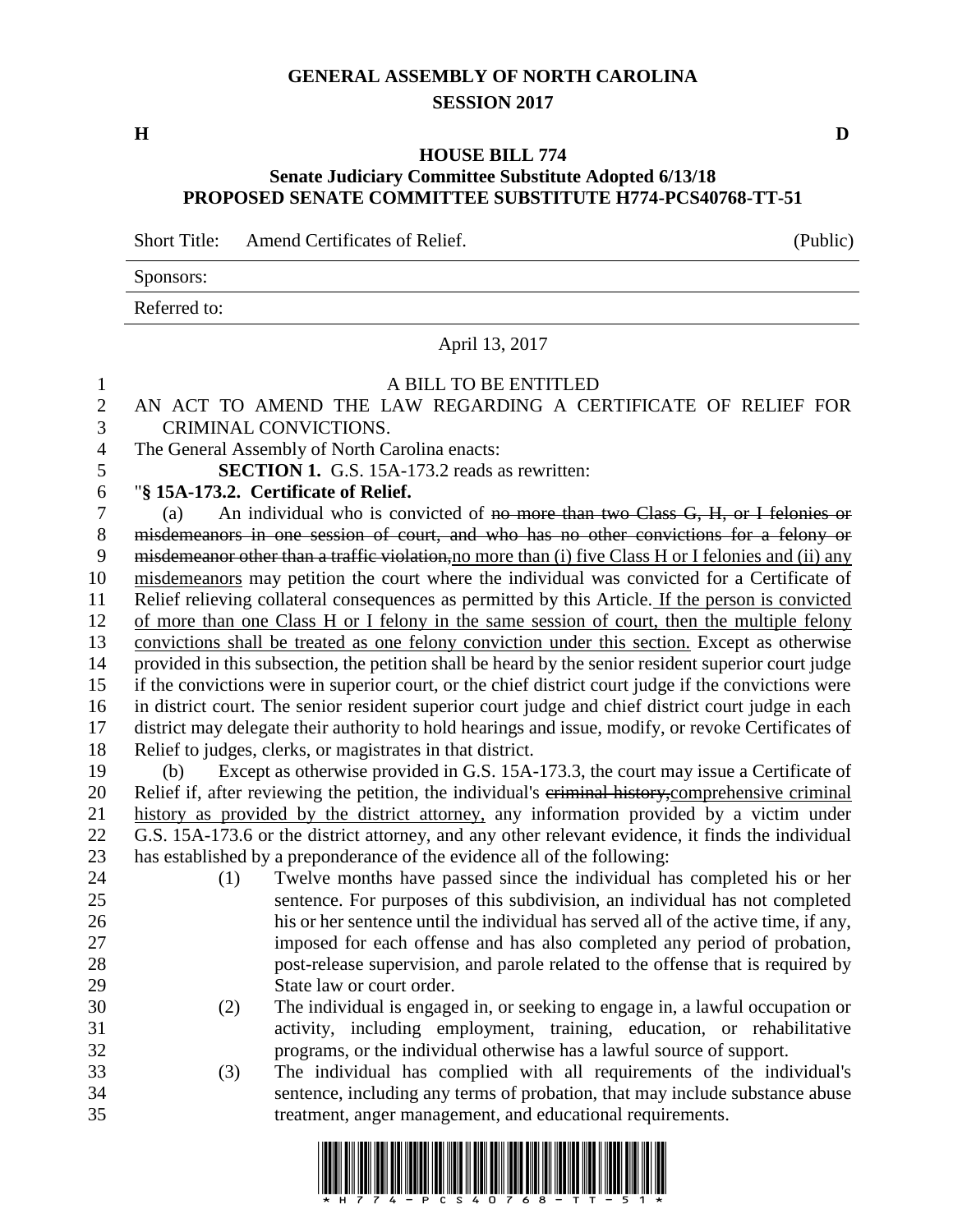|                           | <b>General Assembly Of North Carolina</b>                                                               | <b>Session 2017</b> |
|---------------------------|---------------------------------------------------------------------------------------------------------|---------------------|
| (4)                       | The individual is not in violation of the terms of any criminal sentence, or that                       |                     |
|                           | any failure to comply is justified, excused, involuntary, or insubstantial.                             |                     |
| (5)                       | A criminal charge is not pending against the individual.                                                |                     |
| (6)                       | Granting the petition would not pose an unreasonable risk to the safety or                              |                     |
|                           | welfare of the public or any individual.                                                                |                     |
| (c)                       | The Certificate of Relief shall specify any restriction imposed and collateral sanction                 |                     |
|                           | or disqualification from which relief has not been granted under G.S. 15A-173.4(a).                     |                     |
| (d)                       | AUnless modified or revoked, a Certificate of Relief relieves all collateral sanctions,                 |                     |
|                           | except those listed in G.S. 15A-173.3, those sanctions imposed by the North Carolina                    |                     |
|                           | Constitution or federal law, and any others specifically excluded in the certificate. A Certificate     |                     |
|                           | of Relief does not automatically relieve a disqualification; however, an administrative agency,         |                     |
|                           | governmental official, or court in a civil proceeding may consider a Certificate of Relief              |                     |
|                           | favorably in determining whether a conviction should result in disqualification.                        |                     |
| (e)                       | A Certificate of Relief issued under this Article does not result in the expunction of                  |                     |
|                           | any criminal history record information, nor does it constitute a pardon.                               |                     |
| (f)                       | A Certificate of Relief may be is automatically revoked pursuant to                                     |                     |
|                           | G.S. 15A-173.4(b) if the individual is subsequently convicted of a felony or misdemeanor other          |                     |
|                           | than a traffic violation or is found to have made any material misrepresentation in his or her          |                     |
|                           | petition violation. The Administrative Office of the Courts shall provide the following                 |                     |
|                           | declaration on the forms that record criminal judgments: "Any Certificate of Relief is                  |                     |
|                           | automatically revoked for a subsequent conviction of a felony or misdemeanor other than a traffic       |                     |
| violation in this State." |                                                                                                         |                     |
| (g)                       | The denial of a petition for a Certificate of Relief shall state the reasons for the denial,            |                     |
|                           | and the petitioner may file a subsequent petition 12 months from the denial and shall demonstrate       |                     |
|                           | that the petitioner has remedied the defects in the previous petition and has complied with any         |                     |
|                           | conditions for reapplication set by the court pursuant to G.S. 15A-173.4(a) in order to have the        |                     |
| petition granted.         |                                                                                                         |                     |
| (h)                       | A petitioner who files a petition under this section shall pay a one-time fee of fifty                  |                     |
|                           | dollars (\$50.00) to the clerk of superior court at the time of filing. Fees collected under this       |                     |
|                           | subsection shall be deposited in the General Fund. This subsection shall not apply to a petition        |                     |
|                           | filed by an indigent. The fee shall be waived by the clerk of superior court on a showing by the        |                     |
|                           | petitioner that the one-time fee was previously paid, even if in another county.                        |                     |
| (i)                       | Any person who is granted a Certificate of Relief under this Article shall notify any                   |                     |
|                           | employer, landlord, or other party who has relied on the Certificate of Relief of any conviction,       |                     |
|                           | modification, or revocation subsequent to the Certificate of Relief within 10 days of the               |                     |
|                           | conviction, modification, or revocation."                                                               |                     |
|                           | SECTION 2. G.S. 15A-173.4 reads as rewritten:                                                           |                     |
|                           | "§ 15A-173.4. Issuance, modification, and revocation of Certificate of Relief, Relief, by the           |                     |
| court.<br>(a)             | When a petition is filed under G.S. 15A-173.2, including a petition for enlargement                     |                     |
|                           | of an existing Certificate of Relief, the court shall notify the district attorney at least three weeks |                     |
|                           | before the hearing on the matter. The court may issue a Certificate of Relief subject to restriction,   |                     |
|                           | condition, or additional requirement. When issuing, denying, modifying, or revoking a                   |                     |
|                           | Certificate of Relief, the court may impose conditions for reapplication.                               |                     |
| (b)                       | The court may modify or shall revoke a Certificate of Relief it issued if it finds just                 |                     |
|                           | eause finds by a preponderance of the evidence. Just cause includes evidence that the individual        |                     |
|                           | has a subsequent conviction of a felony or misdemeanor other than a traffic violation in this State,    |                     |
|                           | or of for an offense in another jurisdiction that is deemed a felony or misdemeanor other than a        |                     |
|                           | traffic violation in this State, or State. The court may modify or revoke a Certificate of Relief it    |                     |
|                           | issued if it finds by a preponderance of the evidence that the petitioner made a material               |                     |
|                           | misrepresentation by the petitioner in the petition for Certificate of Relief. A motion for             |                     |
|                           |                                                                                                         |                     |